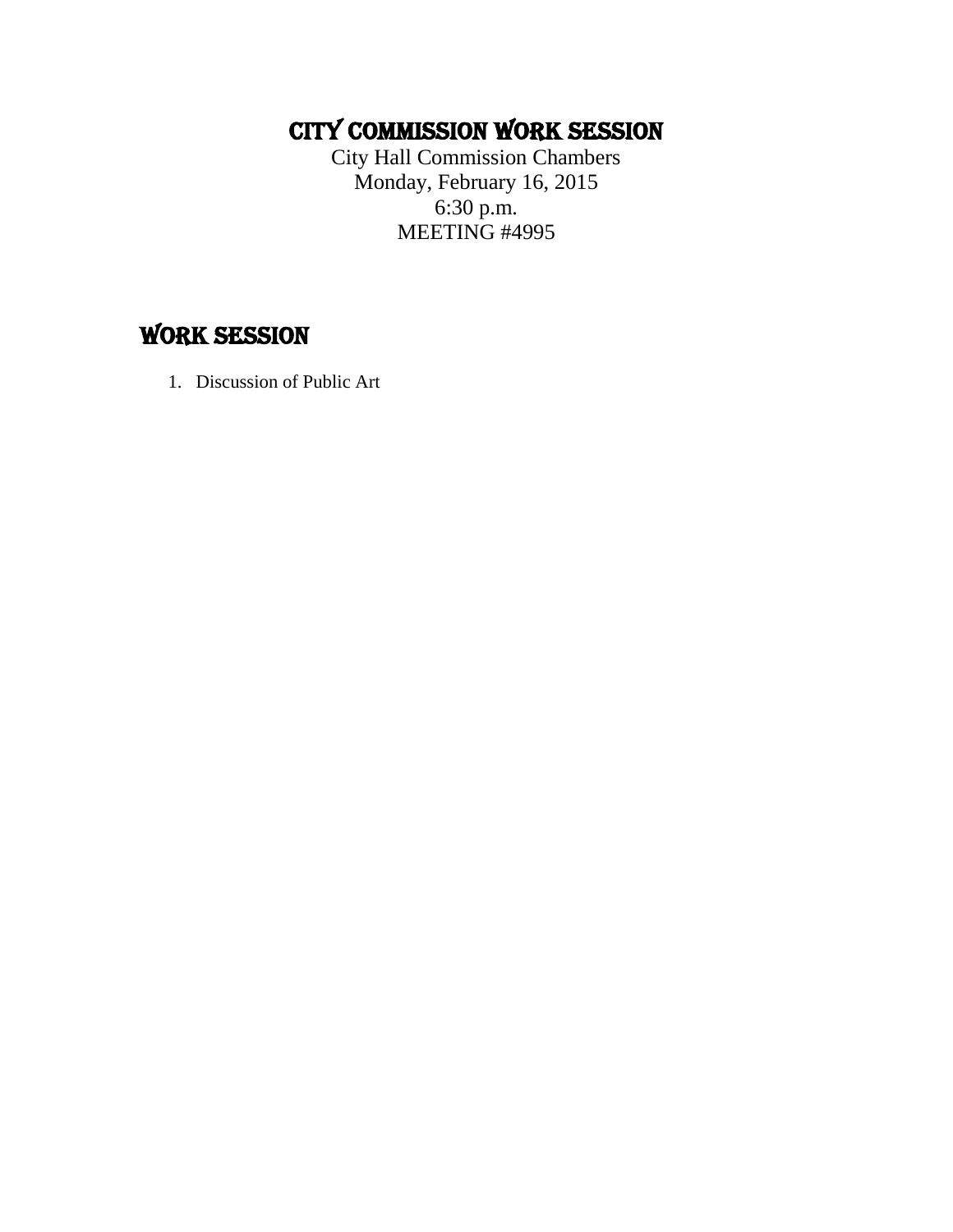**City of Dodge City**  $\frac{\text{City of Dodge City}}{\text{BOS. Bccond Ave}}$ 

806 N. Second Ave. Dodge City, KS 67801 Phone: (620) 225-8100 Fax: (620) 225-8144

# *Memorandum*

*To: City Commission From: Ernestor De La Rosa, Asst. to the City Manager Date: February 16, 2015 Subject: Public Art Agenda Item: Work Session \_\_\_\_\_\_\_\_\_\_\_\_\_\_\_\_\_\_\_\_\_\_\_\_\_\_\_\_\_\_\_\_\_\_\_\_\_\_\_\_\_\_\_\_\_\_\_\_\_\_\_\_\_\_\_\_\_\_\_\_\_\_\_\_\_\_\_\_\_\_\_\_*

**Recommendation:** Attached is a draft of the ordinance for the Public Art in Public Places Program. Before we ask for you're approval, we would like to get more input from the city commission in regards to the program's funding mechanism. We also would like to hear any questions, comments or concerns about the proposed program.

**Justification:** The goal of Dodge City's Art in Public Places Program is to provide original artworks that are easily accessible to the general public throughout the City. The program is being designed to offer a wide range of artistic styles, themes, and media, all of outstanding quality. The promotion of art in public places adds to Dodge City's quality of life and aesthetic appreciation for the arts which can be used as a strong economic development tool.

**Financial Considerations:** The proposed ordinance would require the City Commission to set aside a certain percentage from all bonded City capital improvement projects and would also require private developers to contribute a specific percentage of their total construction costs for developments to the program.

**Purpose/Mission:** The proposed program is consistent with the City's Core Purpose of "Together We Serve to Make Dodge City the Best Place to be."

**Legal Considerations:** The ordinance has been revised and reviewed by the City Attorney.

**Attachments:** A draft of the Public Art ordinance and policy manual.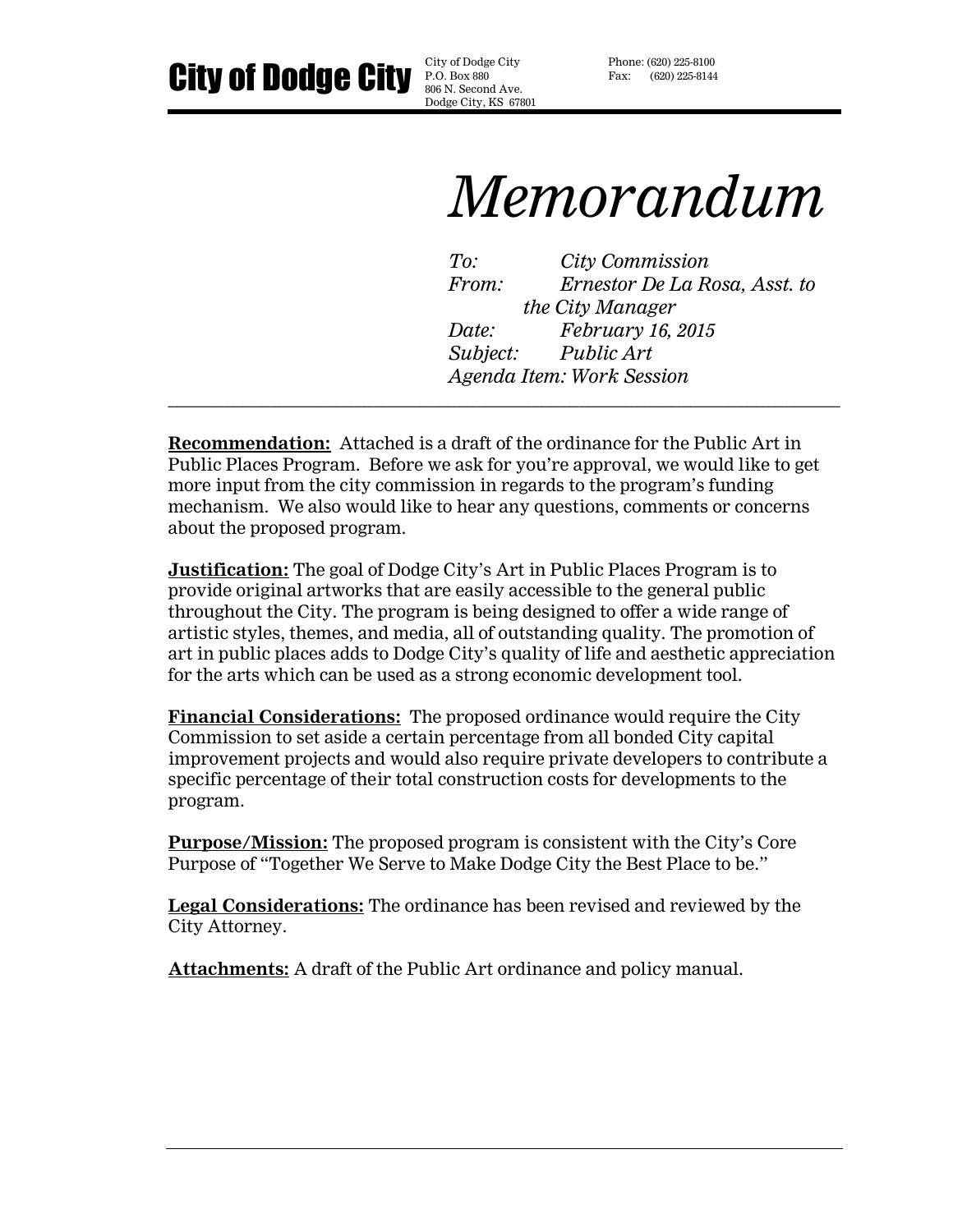#### **Ordinance No. 2015-\_\_\_**

AN ORDINANCE ESTABLISHING AN ARTS IN PUBLIC PLACES ADVISORY COMMITTEE AND PROVIDING PROCEDURES FOR FUNDING, GOVERNING, APPROPRIATIONS AND EXPENDITURES FOR A PUBLIC ART PROGRAM FOR DODGE CITY, KANSAS.

WHEREAS, research indicates that state and local funding for the arts has a measurable positive financial impact on a state's or local area's economic vitality; and

WHEREAS, the promotion of art in public places adds to a community's quality of life and aesthetic

appreciation for the arts which can be used as a strong economic development tool; and

WHEREAS, a public art program can create aesthetically pleasing environments within Dodge City buildings, parks, and other public places; and

WHEREAS, the Dodge City Commission hereby endorses establishment of the art in public places program:

### **NOW, THEREFORE, BE IT ORDAINED BY THE CITY COMMISSION OF DODGE CITY, KANSAS:**

SECTION I. ESTABLISHMENT OF ARTS IN PUBLIC PLACES ADVISORY COMMITTEE:

- A. There is hereby established an Art in Public Places Advisory Committee for the City of Dodge City (the "Public Arts Committee"). The Public Arts committee shall consist of 5 members including 3 residents of Dodge City and 2 City staff appointed by the City Commission for a term of 3 years.
- B. The purpose of the Public Arts Committee shall be to:
	- a) Provide advice and counsel to the City Commission regarding the selection and placement of Public Artwork throughout the City;
	- b) Develop and recommend for City Commission approval, policies and procedures for the operation of the Public Arts Committee regarding the selection and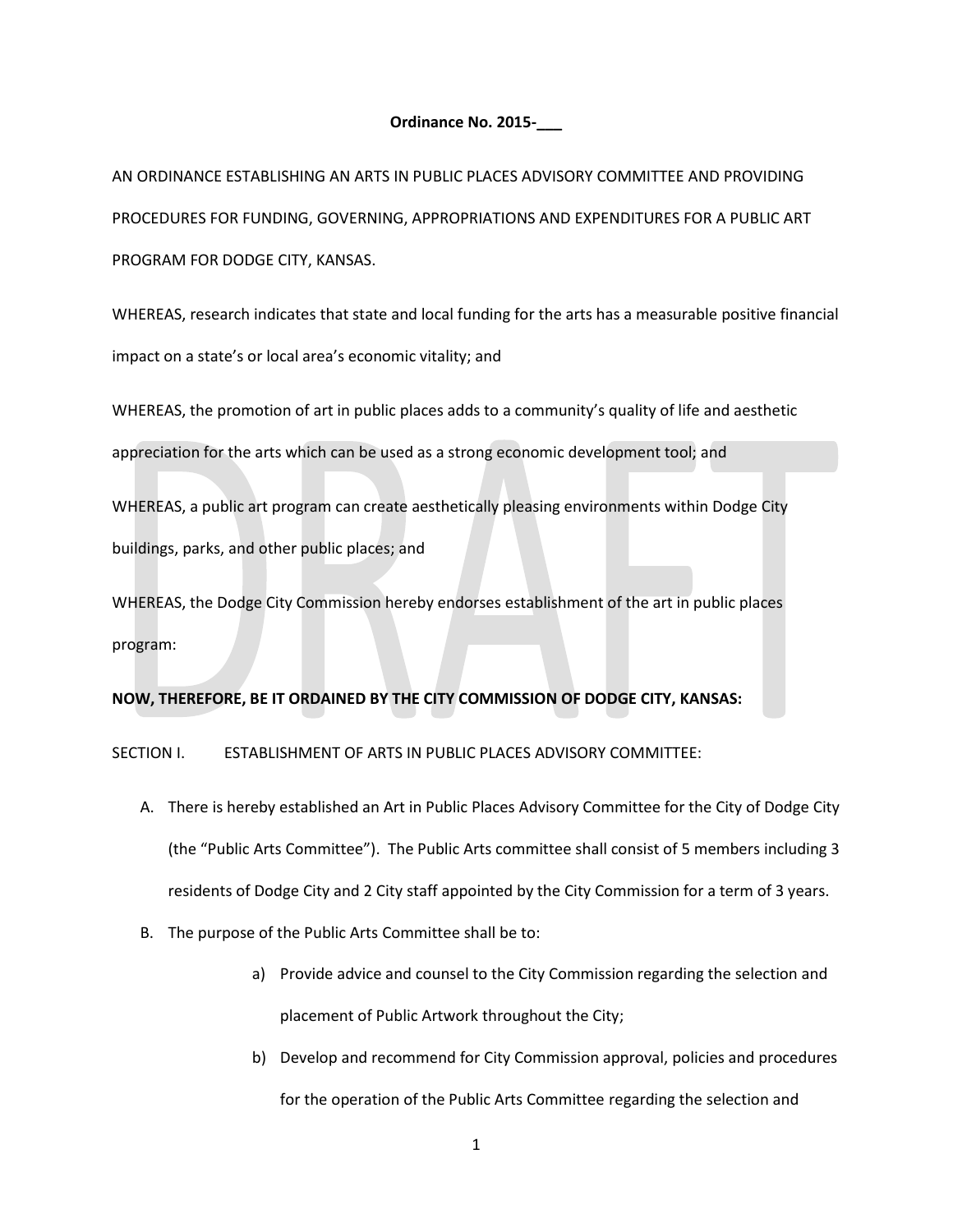acquisition of Public Artwork and the placement of the same throughout the City;

- c) Develop and recommend for City Commission approval, policies for the determination of eligibility of Public Artwork for funding from the Public Art's Fund and for fiscal management of such fund;
- d) All recommendations of the Public Arts Committee shall be subject to the final approval by the City Commission

SECTION II. ESTABLISHMENT OF PUBLIC ARTS FUND:

- A. There is hereby established a fund entitled the "Public Arts Fund", which fund shall be reserved for the financing and funding of the design, selection, acquisition, creation, installation and placement of Public Artwork within the City of Dodge City.
- B. All monies resulting from compliance with Section III of this ordinance, and any other grants, awards or funds contributed or obtained for the purpose of the support of Public Art shall be deposited in the Public Arts Fund, which fund shall be maintained and managed by the City Clerk. Any and all interest earned on investment of said funds shall be deposited in, and become a part of, the Public Arts Fund.

SECTION III. FUNDING FOR PUBLIC ART:

- A. From and after the effective date of this ordinance, the City Commission shall annually commit to the Public Arts Fund, as provided for herein, an amount equal to not less than one percent (1%) of the total construction cost of all bonded City capital improvement projects which funds shall be used for the purpose of acquisition, purchase, and installation of Public Artwork in public places within the City of Dodge City.
- B. From and after July 1, 2015, private owners or developers constructing within the City of Dodge City any new office, lodging, retail, service, commercial, wholesale, transportation or industrial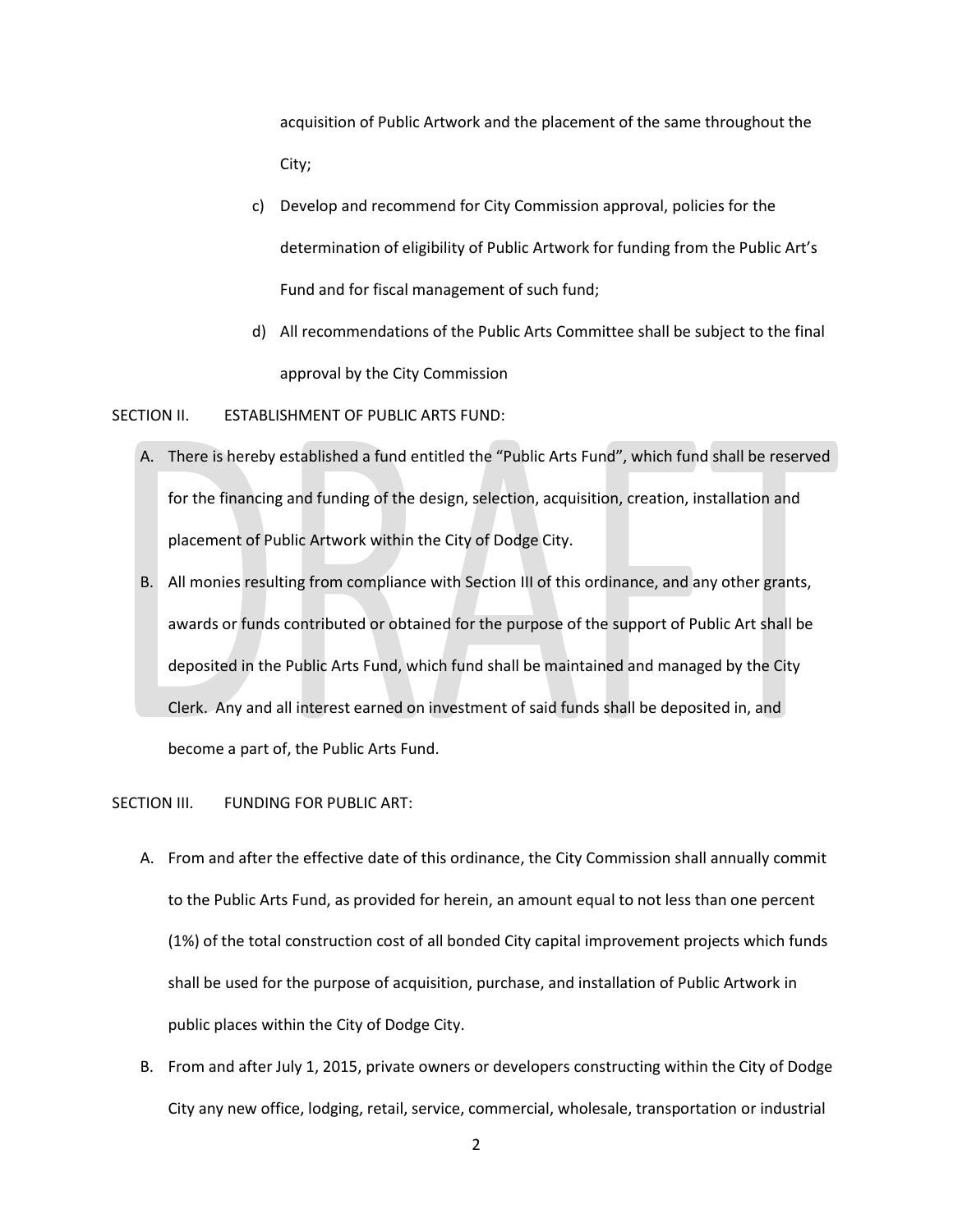development or renovating, re-developing or expanding such existing projects, including multifamily residential projects with five or more dwelling units, the total cost of which exceeds the amount of shall provide Public Artwork as approved by the Public Arts Committee as a part of such project or development. The Public Artwork selected by the owner or developer must have an invoiced cost or appraised value equal to \_\_\_\_\_ % of the cost of the development and construction of the project, including associated site work and signage.

C. As an alternative to providing Public Artwork as set out in paragraph B. above, owners or developers may make a donation to the Public Arts Fund in an amount equal to or greater than

\_\_\_\_% of the cost of development, construction and associated site work and signage.

- SECTION IV. DEFINITIONS: For purposes of this Policy the following terms shall have the following meanings:
	- A. Capital Improvements: Means the construction of any new, or renovation of any existing, City buildings, facilities, utilities, parking facilities (including parking lots), street improvements, streetscape improvement projects, bridges, park land, and recreational facilities, any of which require city bonds to be issued for such projects and which are included in the annual Capital Improvement Plan.
	- B. Costs: The contracted amount or engineer's estimated amount of the cost of construction or renovation of buildings and structures of any type and includes design, engineering and other soft costs and expenses, including landscaping.
	- C. Public Artwork: Pieces of visual art placed on public or private property selected and approved in accordance with procedures of the Public Arts Committee and approved by the Dodge City Commission.

SECTION V. DEVELOPMENT OF PROCEDURES FOR PUBLIC ARTWORK:

3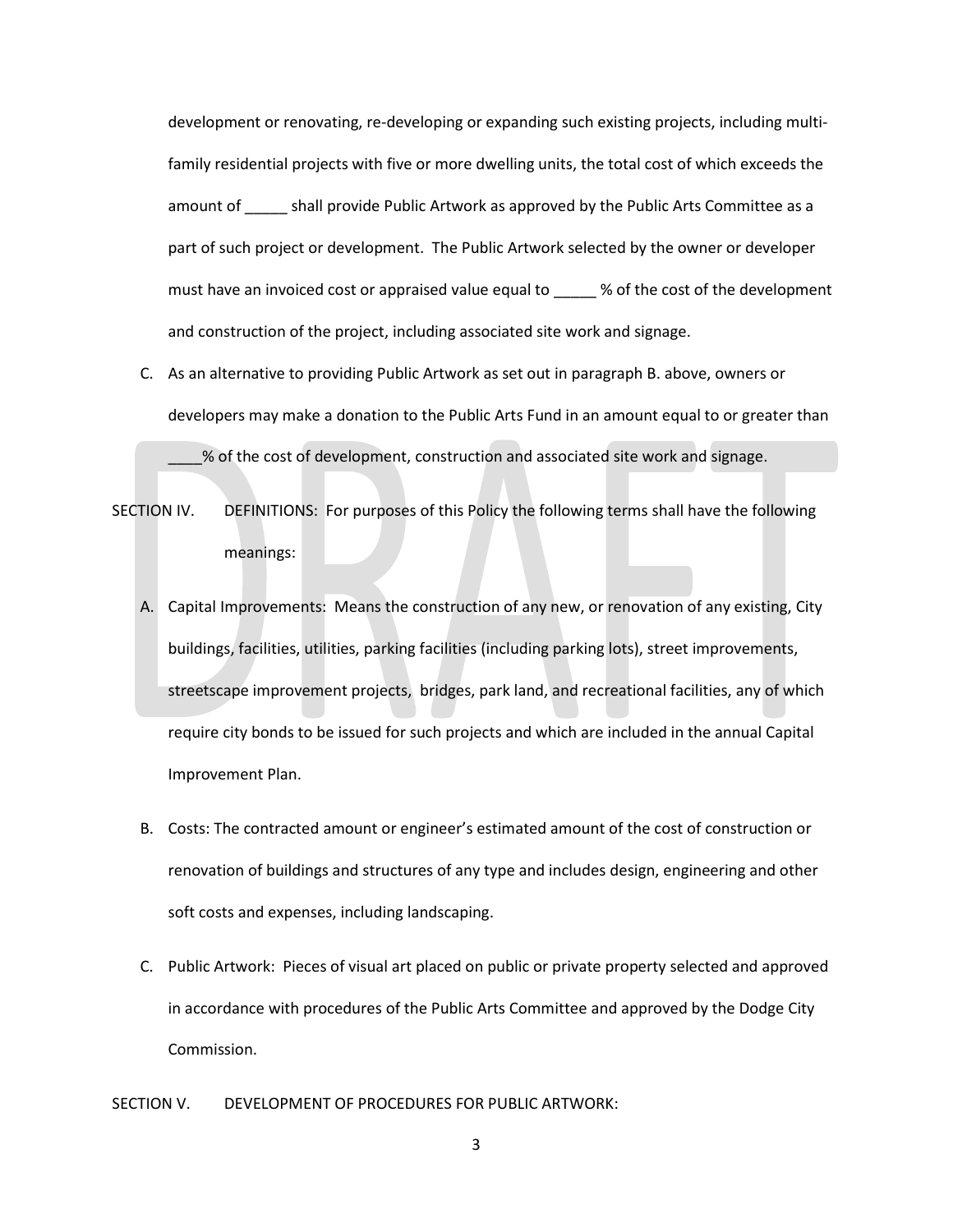- A. The process for selection and placement for Public Artwork will be the responsibility of the Public Arts Committee subject to final approval by the Dodge City Commission.
- B. To facilitate the placement of art in public places, the Public Arts Committee shall develop policies and procedures for the creation, selection, eligibility, acquisition and placement of Public Artwork, a draft of which policies and procedures shall be submitted to the City Commission within 6 months of the date of enactment of this ordinance for review and adoption by the Dodge City Commission.
- C. The City Manager's Office will provide staff assistance in the preparation of such policies and procedures and the implementation of the Public Arts Committee's activities regarding projects eligible for funding.
- D. In the development of said policies and procedures the Public Arts Committee shall consider the following:
	- 1. Efforts will be made to obtain a majority of the art work from local and regional sources;
	- 2. Art pieces will be selected by open competition, limited competition, and direct selection;
	- 3. Regional and national artists, as well as local artists, will be seriously considered;
	- 4. Projects conceived and executed by a design team (artist and architect working together) shall be considered.
- E. The Public Arts Committee will develop programs to educate the community before and after the installation of the art work.